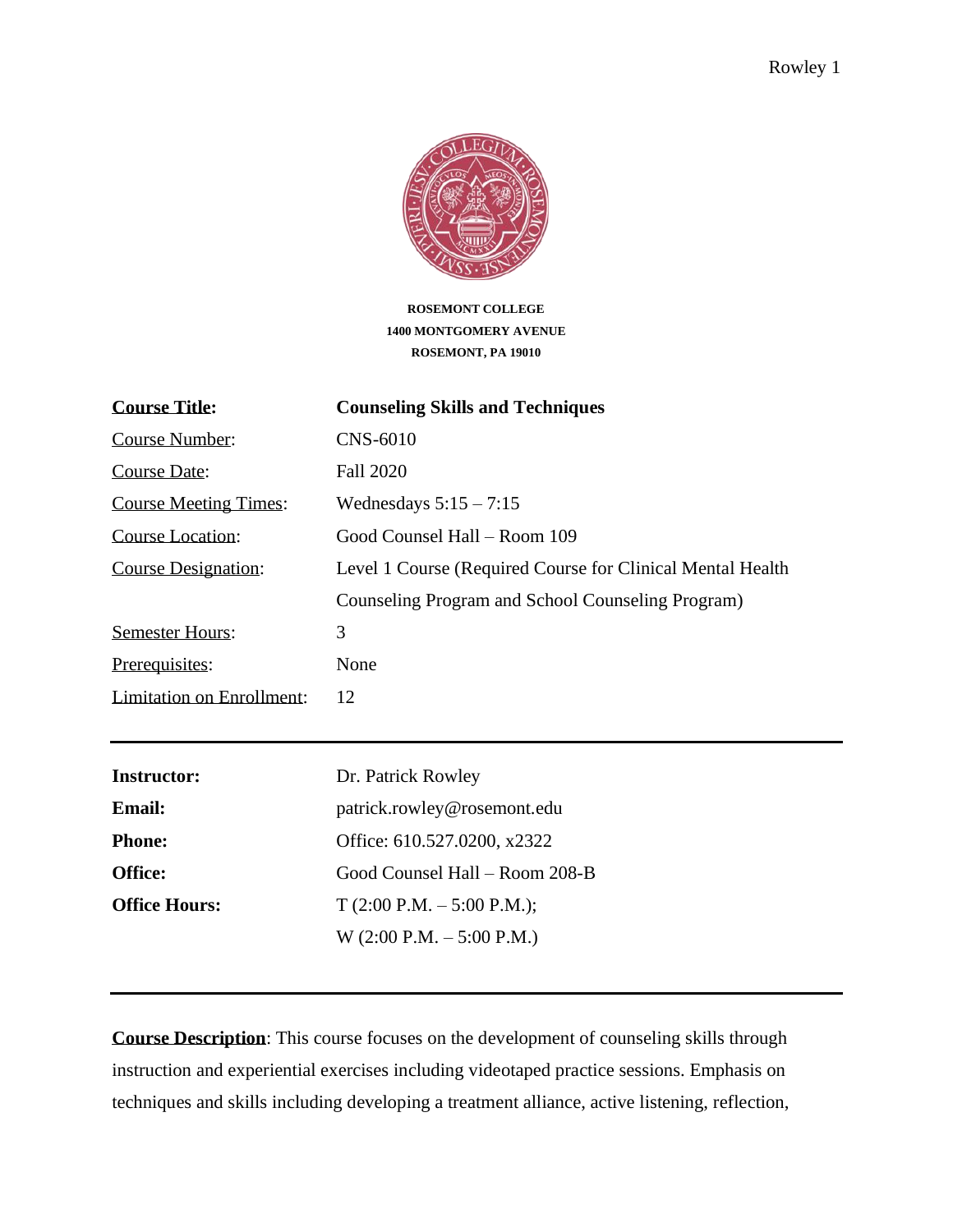Rowley 2

formulation of questions, and addressing such issues as resistance to treatment and personal biases.

**Rosemont Mission Statement**: Rosemont College is a community of lifelong learners dedicated to academic excellence and fostering joy in the pursuit of knowledge. Rosemont College seeks to develop in all members of the community open and critical minds, the ability to make reasoned moral decisions, and a sense of responsibility to serve others in our global society. Rooted in Catholicism, Rosemont welcomes all faiths and is guided by the educational principles of Cornelia Connelly and the Society of the Holy Child Jesus to meet the needs of the time. Rosemont College values trust in and reverence for the dignity of each person, diversity with a commitment to building an intercultural community, persistence and courage in promoting justice with compassion, and care for the Earth as our common home.

**Professional Performance Evaluation:** Rosemont College has identified five professional dispositions that relate to the goals of the Graduate Counseling program. Faculty members will evaluate each student on their professional dispositions during each course at the conclusion of the semester using the Professional Performance Evaluation Form.

1. **Flexibility/Openness:** Open willingness to different perspectives; Flexible to new demands, the environment, and accept necessary changes; Search for peer opinions, accept constructive feedback, and incorporate feedback from peers

2. **Collaboration:** Accept mistakes, avoid blame, apply feedback toward growth, and monitor self for professionalism; Reach consensus, initiate compromise, and show concern for group goals; Invite feedback, incorporate supervisory feedback, and give feedback

3. **Awareness:** Awareness of own impact on others; Ability to deal with conflict; ability to express feelings effectively and appropriately; Understand and demonstrate multicultural concerns and social justice. Identification of biases and prejudices of self and society.

4. **Initiative and Motivation:** Met or exceed all of the class requirements, showed creativity; Adhere to school and SPGS policies; Proficient graduate level oral and written skills

5. **Responsibility:** Maintain professional boundaries, sensitive to diversity, safeguard confidentiality, Dedication to Counseling Profession; Attend and adhere to Ethical Standards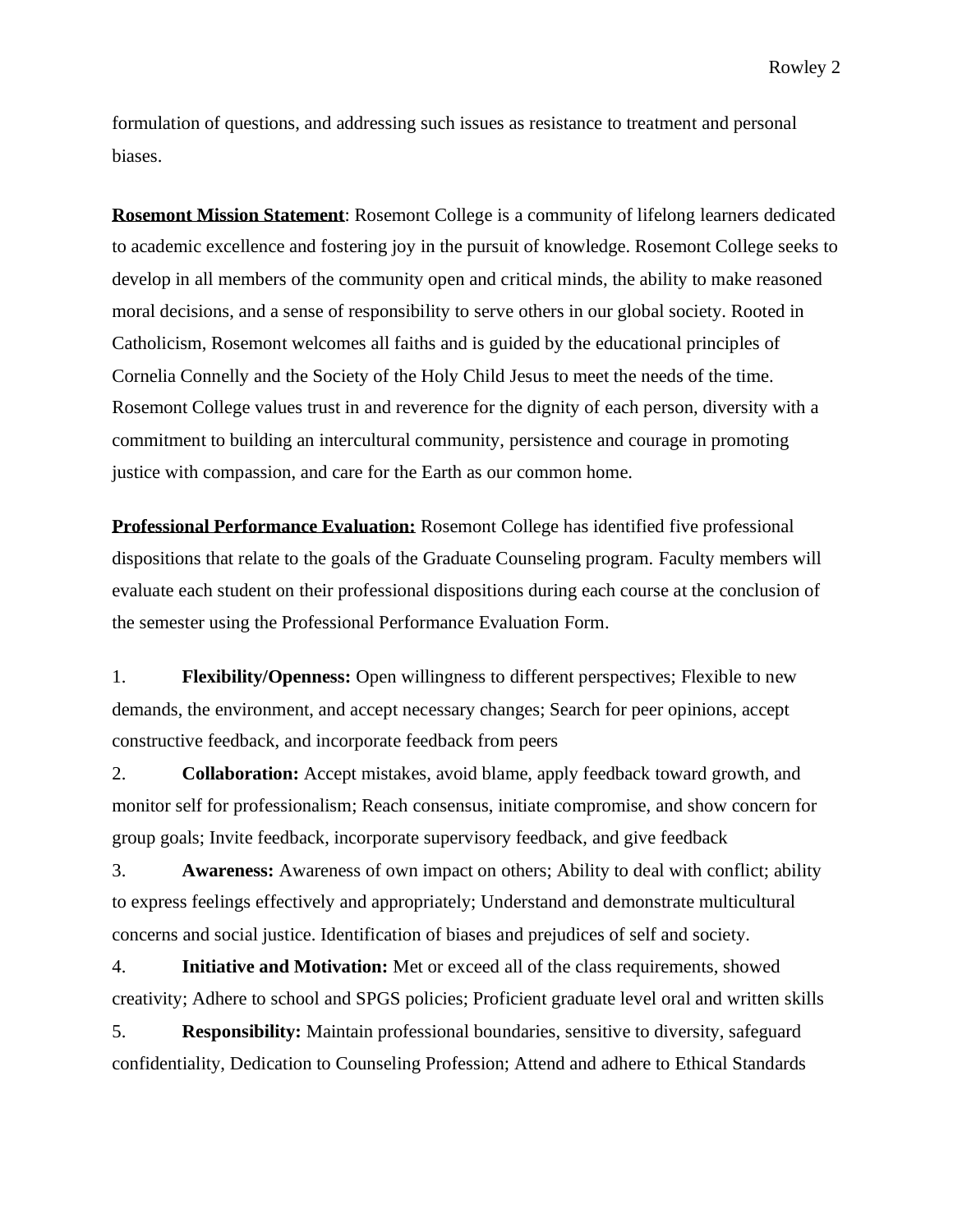This syllabus is provided to you as a means of conveying what you should expect from this course. It outlines the responsibilities of the instructor in conducting the class – the course content, planned scheduled of classes and assignments, grade components, and method(s) of grading. It also outlines your responsibilities as a part of this class. By remaining in this class, you indicate your acceptance of your responsibilities as a student and agree to the terms specified in the syllabus.

**Note 1**: The instructor reserves the right to adjust the course schedule and content during the semester in order to accurately reflect the progress being made by the class. This may result in modifications to assignment and exam due dates and/or course content.

**Note 2:** Recorded counseling sessions must be deleted from personal recording devices once counseling sessions have been reviewed and feedback has been provided to the student.

#### **I. Student Learning Outcomes**

Upon completion of this course, students will be able to:

A. Examine the philosophy and rationale of counseling and helping skills to identify appropriate skills and techniques for implementation within a counseling setting.

B. Demonstrate the ability to implement foundational counseling skills to effectively engage individuals seeking assistance in a therapeutic relationship.

C. Apply knowledge of and competency in basic components of conducting an interview through open-ended and closed-ended questioning to appropriately encourage in-session communication with individuals seeking counseling.

D. Evaluate appropriate responses based on ethical and legal standards in counseling to ensure best practices are implemented for individuals seeking counseling.

E. Exhibit high quality cultural competency that considers both client other-awareness and counselor self-awareness to integrate an attention to multicultural aspects into professional practice.

F. Employ counseling skills that include assessment techniques to facilitate discussion and mutual decision-making between counselor and client to create positive change on the path to a healthy lifestyle.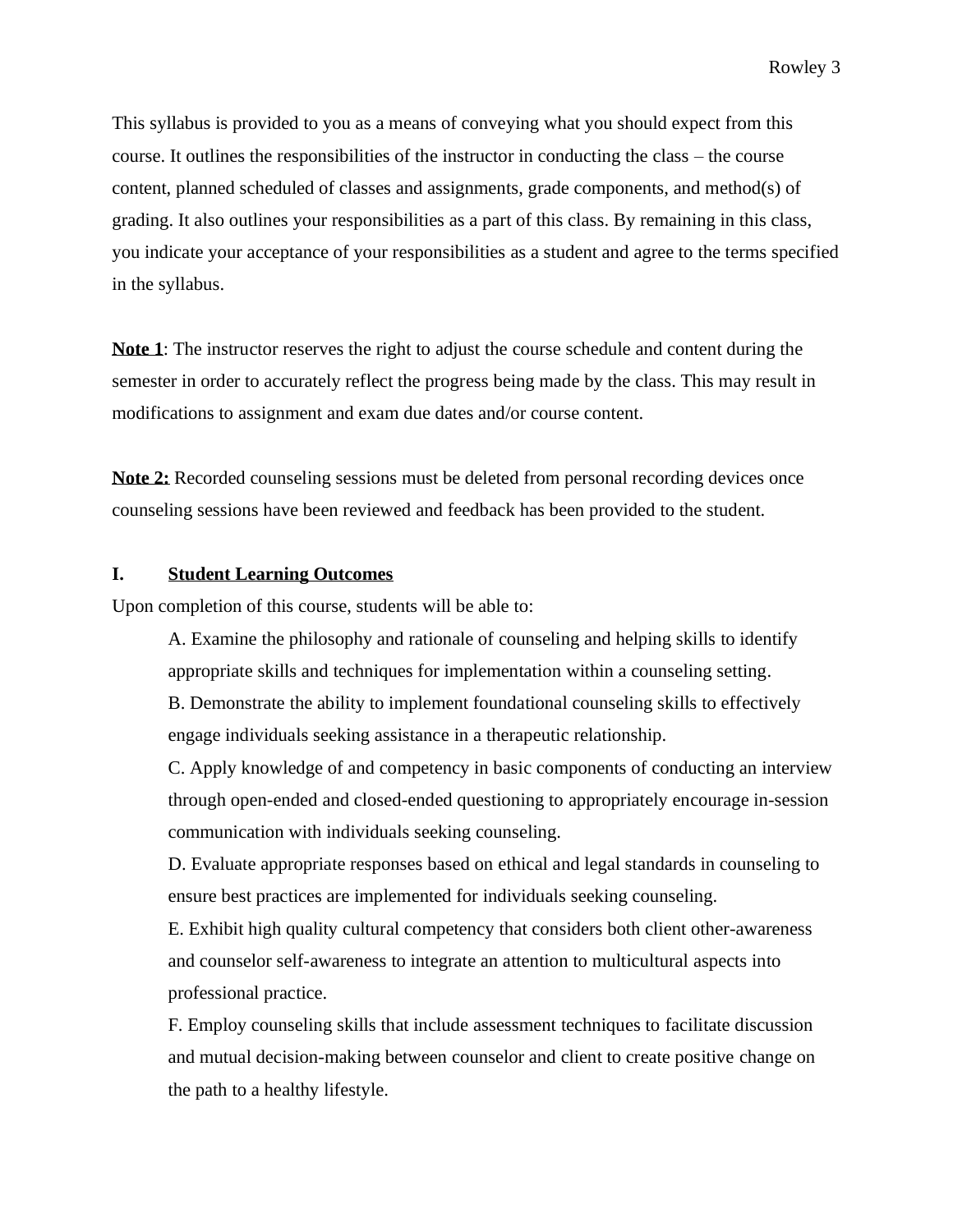G. Determine ethically appropriate practices in situations that require referral for outside services and/or termination of the therapeutic relationship to support the needs of individuals seeking counseling during transitions.

H. Utilize a variety of counseling skills and approaches to meet the needs of individuals across the lifespan, across diverse populations, and living in various settings. I. Differentiate between the use of effective counseling skills and techniques for individuals experiencing non-crisis and crisis situations to appropriately address the situational needs on individuals.

# **II. Course Content**

A. Introduction, philosophy, and rationale of counseling

- a. Definition of counseling
- b. Goals and purposes
- c. Philosophical bases
- d. Ethical standards and legal issues
- B. Principles of counseling and helping
	- a. Role and identity of the counselor
		- i. Professional identity
		- ii. Change agent
		- iii. Individual counseling
		- iv. Group counseling
		- v. Consultation skills
		- vi. Crisis counseling
		- vii. Outside referral
	- b. Settings of counseling
		- i. School
		- ii. Mental health agency
		- iii. Substance abuse
		- iv. Correctional facility
		- v. Higher education
- C. Basic counseling skills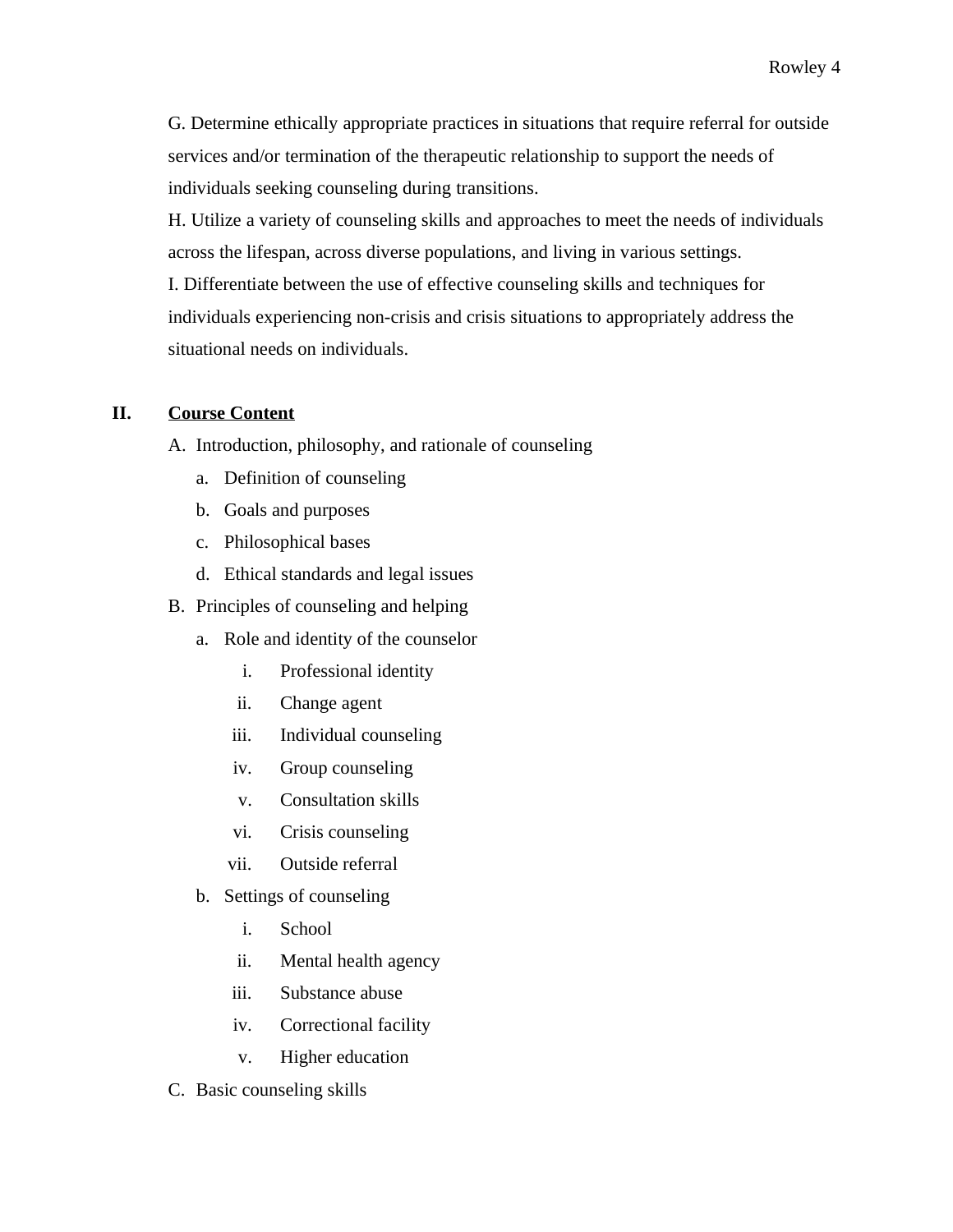- a. Attending skills
- b. Attentive listening
- c. Inquiry skills
- d. Observation skills
- e. Clarifying skills
- f. Paraphrasing, reflection, and summarizing
- g. Confrontation skills
- h. Self-disclosure
- i. Immediacy
- j. Silence
- k. Empathy
- l. Goal setting
- m. Feedback
- D. Interview Process
	- a. Physical environment
	- b. Therapeutic relationship
	- c. Gathering information
		- i. Open and closed-ended questions
		- ii. Structured and semi-structured interviews
		- iii. Questionnaires and assessments
	- d. Verbal and non-verbal communication
- E. Ethical standards and legal issues
	- a. Standards of counseling
	- b. Legal concepts, codes, and rules
	- c. Standards of practice for various age groups
	- d. Client records
	- e. Confidentiality
	- f. Scope and limits of practice
- F. Multicultural Aspects
	- a. Self and other-awareness
	- b. Counseling techniques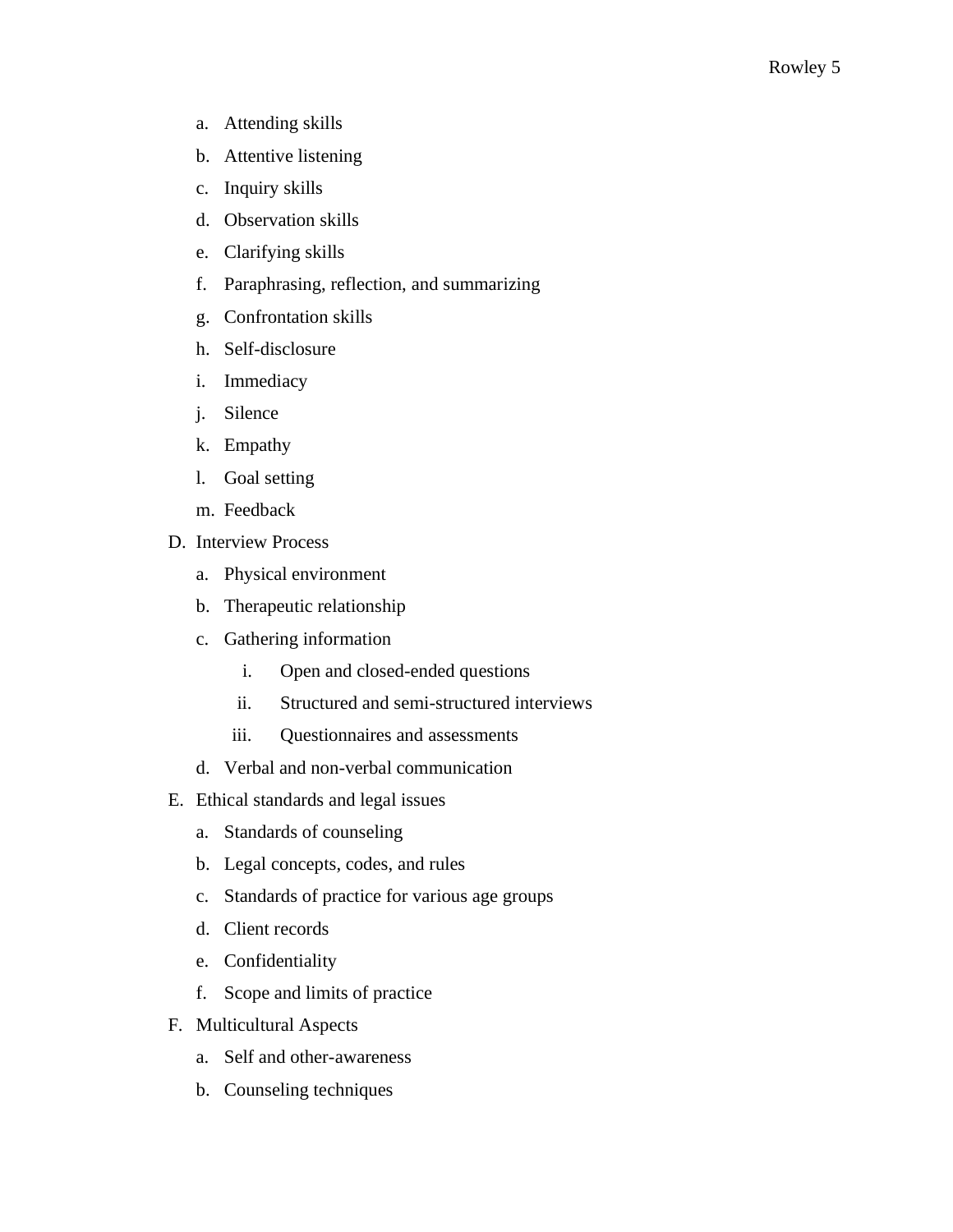- c. Lifespan
- d. Disability status
- e. Sexual orientation
- f. Gender identity
- g. Race and ethnicity
- h. English language learners
- G. Facilitating change
	- a. Action planning
	- b. Integrating counseling skills
		- i. Positive re-frame
		- ii. Interpretation
		- iii. Changing the narrative
		- iv. Exploring beliefs and values
		- v. Meaning making
	- c. Integrating counseling theory
	- d. Extra-therapeutic techniques
	- e. Case conceptualization
- H. Termination
	- a. Evaluation
	- b. Referral
	- c. Planning
	- d. Follow-up
- I. Crisis response
	- a. Safety plans
	- b. Emergency intervention
	- c. I-Statements
	- d. Feeling reflection
- J. Self-Examination
	- a. Self-assessment
	- b. Supervision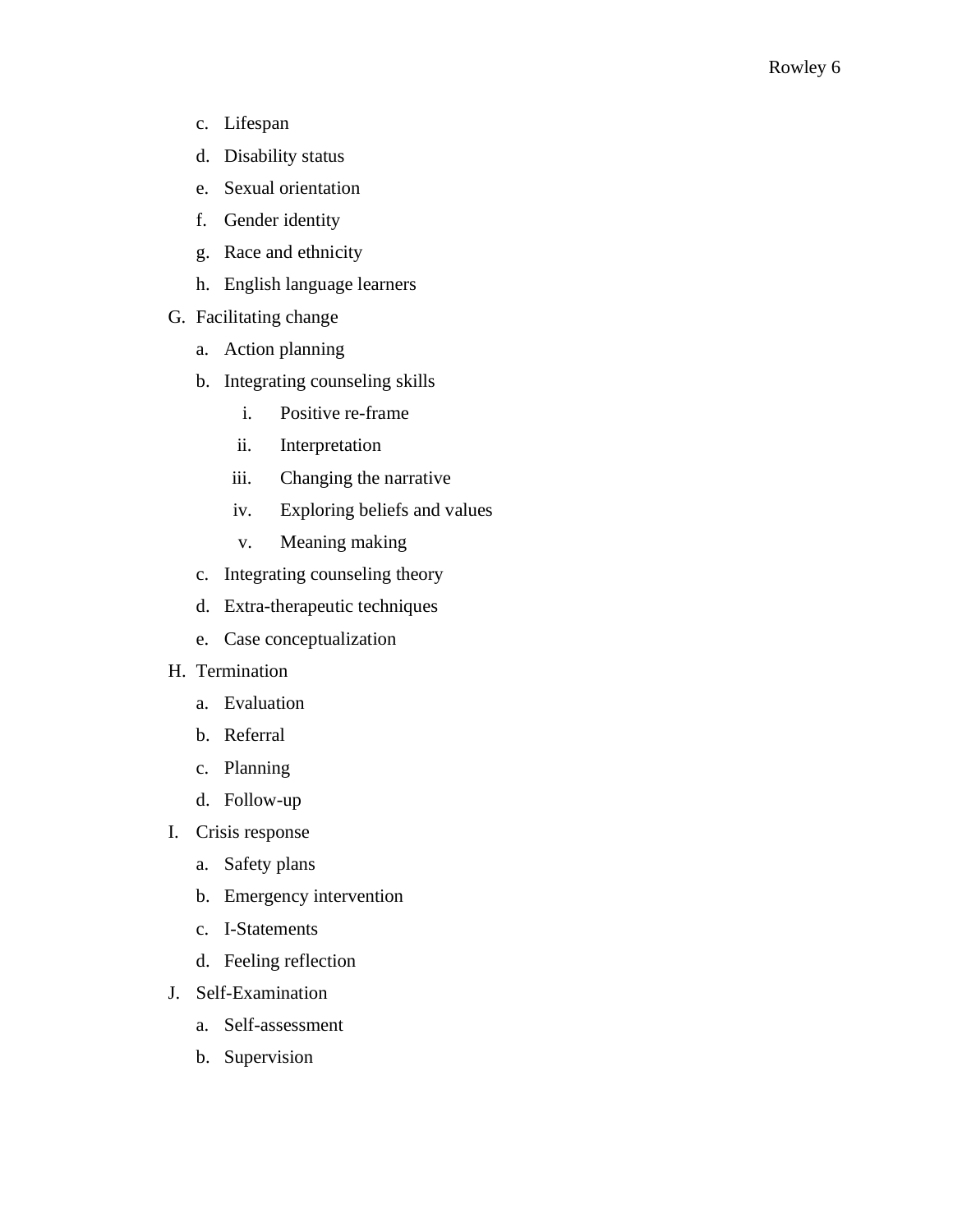## **III. Methods of Instruction**

- A. Lecture and discussion
- B. Assisted technology
- C. Course readings
- D. Role play
- E. Video presentation
- F. Case studies

## **IV. Methods of Assessment**

| <b>Assessment</b>                               | <b>Points</b>         |
|-------------------------------------------------|-----------------------|
| A. Attendance and Participation (10)            | $1 X 10 = 10$ -Points |
| <b>B.</b> Scholarly Article Critique            | 15-Points             |
| C. Case Study Reflections (2)                   | $2 X 10 = 20$ -Points |
| D. Skills Practice Recordings (2)               | $2 X 15 = 30$ -Points |
| E. Self-Efficacy Assessments and Reflection (2) | 25-Points             |
| <b>Total</b>                                    | <b>100-Points</b>     |

A. **Attendance and Participation:** 5-Questions will be posed at the start of each class session (Weeks 4-13). Each student will respond to all questions as a means to determine whether students are reviewing the assigned readings and comprehending the material. Students will not be penalized for responding incorrectly to the questions. The questions will only function to track attendance as it applies to points towards your final grade and allow the instructor to understand who is completing the reading assignments.

**Total Points**:  $10 \text{ X } 1 = 10$ -Points

**Student Learning Outcomes**: A - I

B. **Scholarly Article Critique:** Students will access a scholarly journal (i.e., Journal of Counseling Psychology, Journal of Counseling and Development, Journal of Multicultural Counseling and Development) through the Rosemont College Library Database. Please select an article of interest to you that relates to technology assisted counseling relationships and how your article could relate to a specific multicultural population. You will be responsible for writing a 2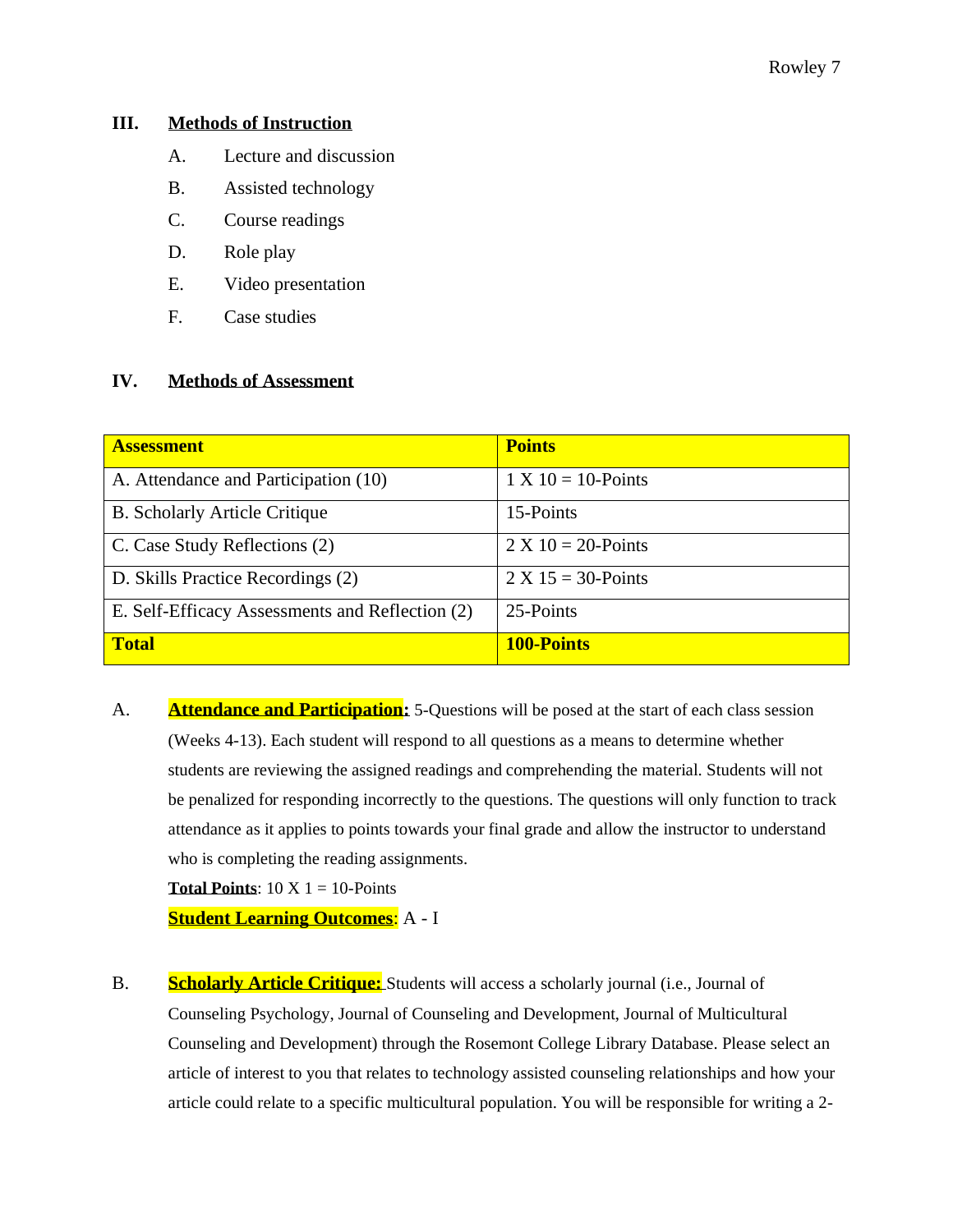page critique of the article and posting this critique to a discussion forum so that your peers will have the opportunity to view your critique. The assignment will encompass the following:

(1) 1-2 paragraph summary of article

(2) Implications for clinical mental health counselors / school counselors

(3) Relation to specific multicultural population

(4) Areas for future research on the topic

(5) Appropriate APA Formatting

**Total Points**: 15-Points

**Student Learning Outcomes**: A, D, E, G

- C. **Case Study Reflections:** Students will respond to questions at the conclusion of some chapters in the MacCluskie textbook that present a case study to develop a deeper understanding on their perspective of the case study and how their response may or may not be different than what was presented. The 1-2 page assignment will encompass the following:
	- (1.) A short synopsis of the case study

(2.) Responses to all questions posed at the conclusion of the case study

(3.) Communicate what your next course of action would be based on a theoretical approach. Make sure to use a systems approach as well as evidenced-based practices to determine your course of action.

(4.) Appropriate APA Formatting.

**Total Points:**  $2 \times 10 = 20$ -Points

**Student Learning Outcomes**: A, C, D, E

D. **Skills Practice Recordings:** Throughout the semester, students will practice learned counseling skills at the conclusion of each class session. Two of these counseling sessions will be recorded and submitted with a 2-page description on the types of skills utilized within the recorded session and an analysis on the effectiveness of how these skills were implemented. All recorded sessions will occur with the assistance of a peer in the course. The 2-page reflection will include the following:

(1) Communication of at least 5 skills implemented within the session

(2) Time stamps for each of the 5 skills implemented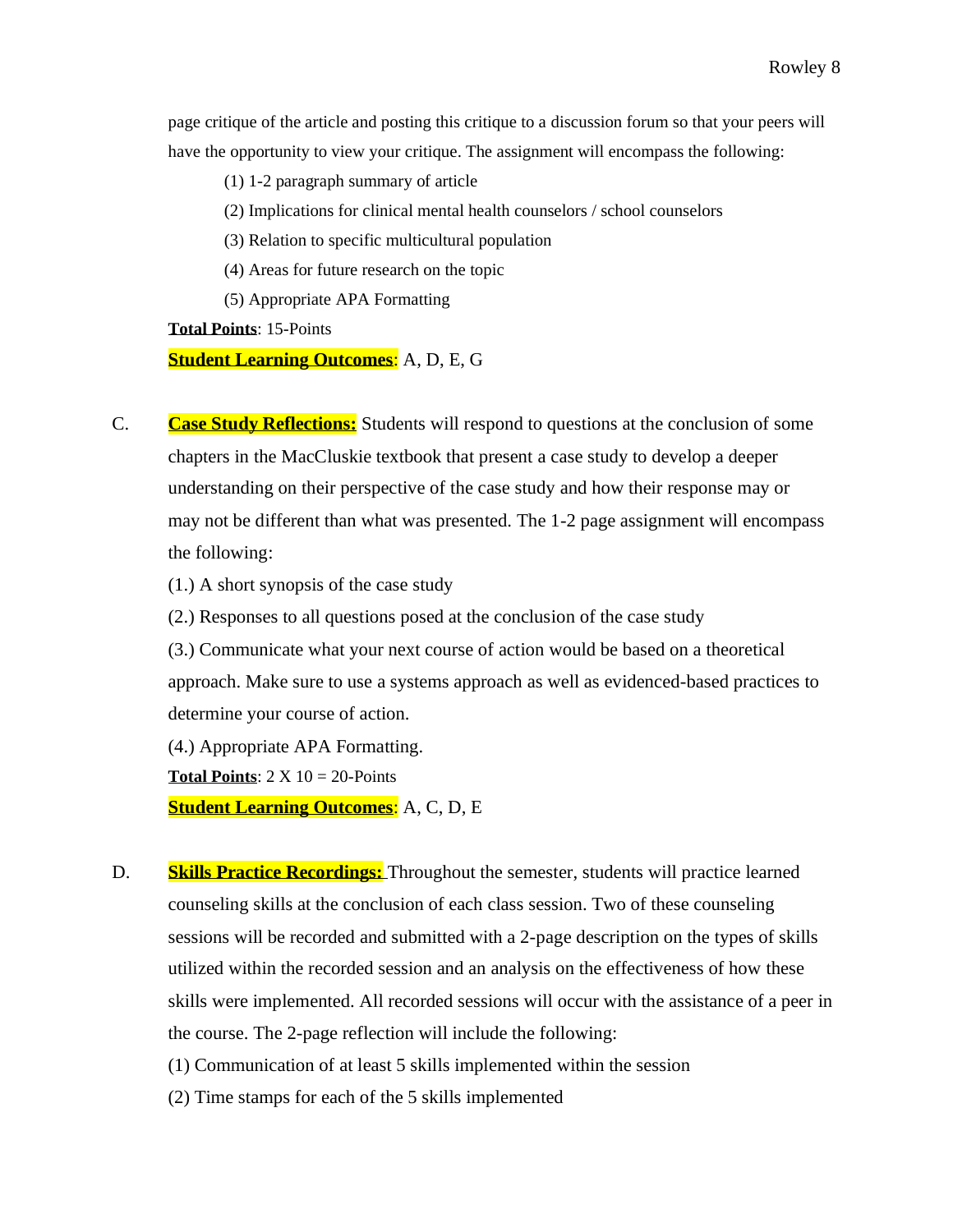(3) Short description on the effectiveness or ineffectiveness of the 5 skills implemented (4) Brief description on how you would improve any skills, if you felt the skill in question was ineffective

**Note**: Real life problems and difficulties should not be utilized as a focal point of the mock counseling sessions to deter students from experience potential emotional strife as a result of disclosing such personal circumstances. If students require emotional support in the form of a counselor, the student should visit the counseling center on campus. **Total Points**: 2 X 15 = 30-Points

**Student Learning Outcomes**: B, C, D, E, F, G, H, I

E. **Self-Efficacy Assessments & Reflection:** At the beginning of the semester and the conclusion of the semester, students will complete a self-efficacy assessment that reviews student ability to implement specific counseling skills effectively. Students will measure their ability to implement these skills throughout the semester through this assessment as well as practice sessions with peers. Make sure to use your peer as a resource for your own development. Your peer will rate your performance on a scale from 1-10 at the conclusion of your practice sessions and provide you feedback. After the self-efficacy assessment is completed a second time at the conclusion of the semester, students will write a 4-5-page reflection on how their skills have progressed or regressed and what has impacted student progression and/or regression. Students should consider how they may or may not be able to implement counseling skills across multicultural populations in addition to how personal biases or experiences may inhibit the ability to implement specific skills.

**Total Points**: 25-Points **Student Learning Outcomes**: B, E, F, H, I

# **V. Final Grade Scale**

**Note**: All students in the Graduate Counseling Program MUST receive a grade of **"B" or higher.** If a student fails to do so, **he or she must repeat the course before continuing in the program.** 

Please see the SGPS Academic Catalog or Graduate Counseling Student Handbook for additional information about course grades and academic integrity: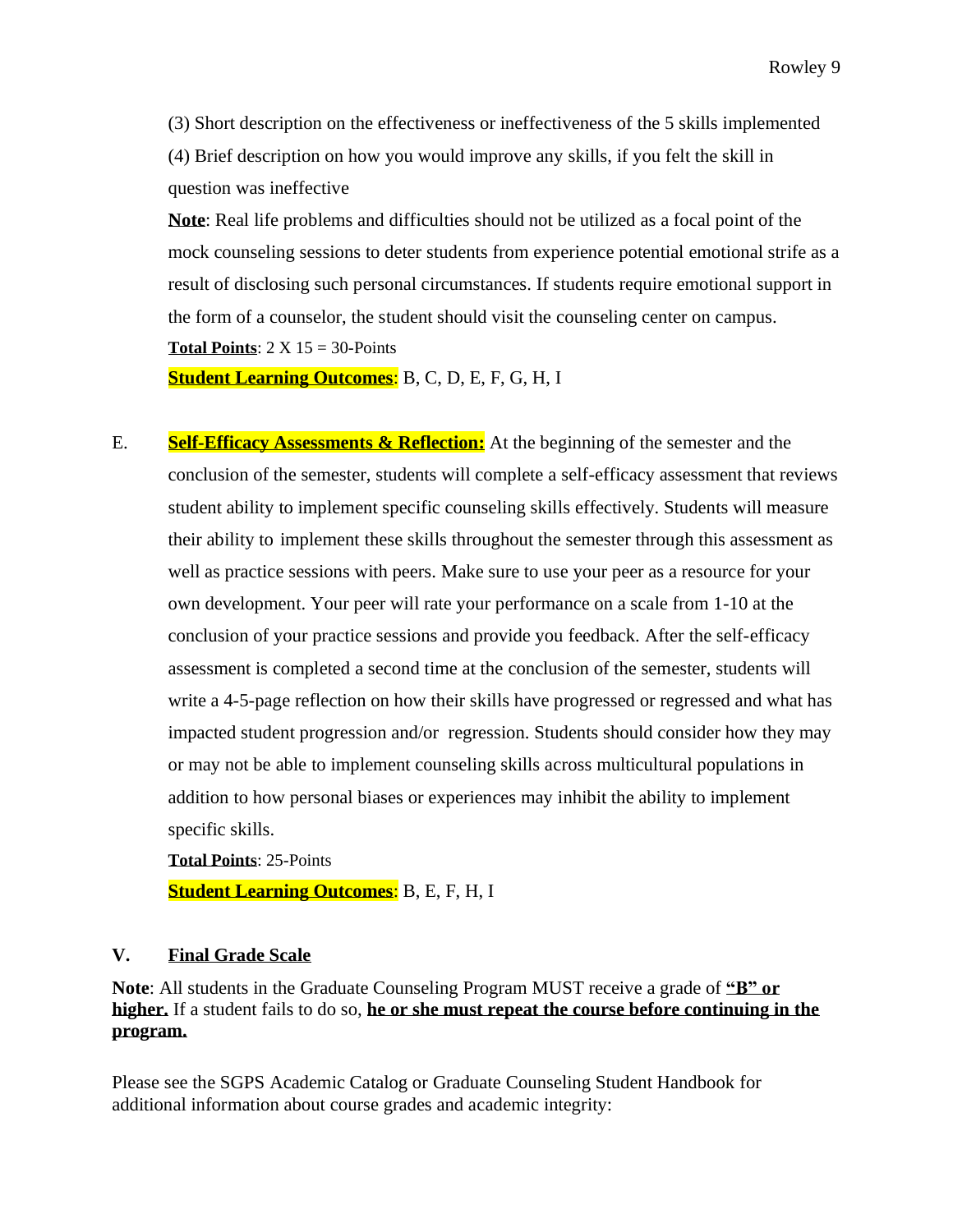## [SGPS Academic Catalog](file:///C:/Users/sara.elliott/AppData/Local/Temp/7zO0AD27C6D/2018-2019%20Academic%20Catalog.pdf)

|       | $100 - 93$   |  |
|-------|--------------|--|
| A-    | $90 - 92$    |  |
| $B+$  | $87 - 89$    |  |
| B     | $83 - 86$    |  |
| $*B-$ | $80 - 82$    |  |
| $*C+$ | $77 - 79$    |  |
| $C^*$ | $73 - 76$    |  |
| $*C-$ | $70 - 72$    |  |
| *F    | 70 and Below |  |

[Graduate Counseling Student Handbook](file:///C:/Users/sara.elliott/AppData/Local/Temp/7zO0AD27C6D/Student%20Handbook%202018-2019.docx)

Students are responsible for understanding and will be held accountable for the information on the following topics that can be found within the Academic Catalog.

**Attendance Policy**: Timely, consistent attendance in class has been shown to have a direct correlation to student performance. Missing classes causes students to fall behind in the course material. The policy for this class is that undocumented absences and tardy attendance are unacceptable. Absences are permitted only in cases of illness or other legitimate causes (family emergency, death in the family, etc.). In cases of a documented absence from a class, the student will have both the opportunity and responsibility to make up all class work missed.

Students are allowed documented absences equivalent to one week of classes for any course in which they are enrolled. This course meets for 13-class sessions. Therefore, you will only be permitted to miss 1-class session over the semester without absences impacting your final grade. Absences are counted from the first day of class.

Entering the class late or leaving the room during class interrupts the classwork in progress and is disruptive to the learning process for students who are trying to learn. Serious tardiness or leaving class sessions frequently may impact your final grade for the course.

**Academic Integrity:** Academic integrity is important to the intellectual climate at Rosemont College. Violations of academic integrity cannot be tolerated and may result in the student's failure in a course and/or suspension or expulsion from Rosemont College. Academic dishonesty includes but is not limited to: plagiarism; fabrication of data, information, or citations; multiple submissions of the same work in different courses; and cheating on exams or assignments. Cheating of any kind WILL result in a zero on the work in question and a letter grade reduction in the course grade after the student's grade is calculated using the zero on the work in question. At the instructor's discretion, it may also result in failing the course and/or reporting of the incident to the administration for further action.

**Class Assignments***:* Assignments that are not completed by the stated deadline will not be accepted. The submission of assignments that are late due to legitimate medical reasons or other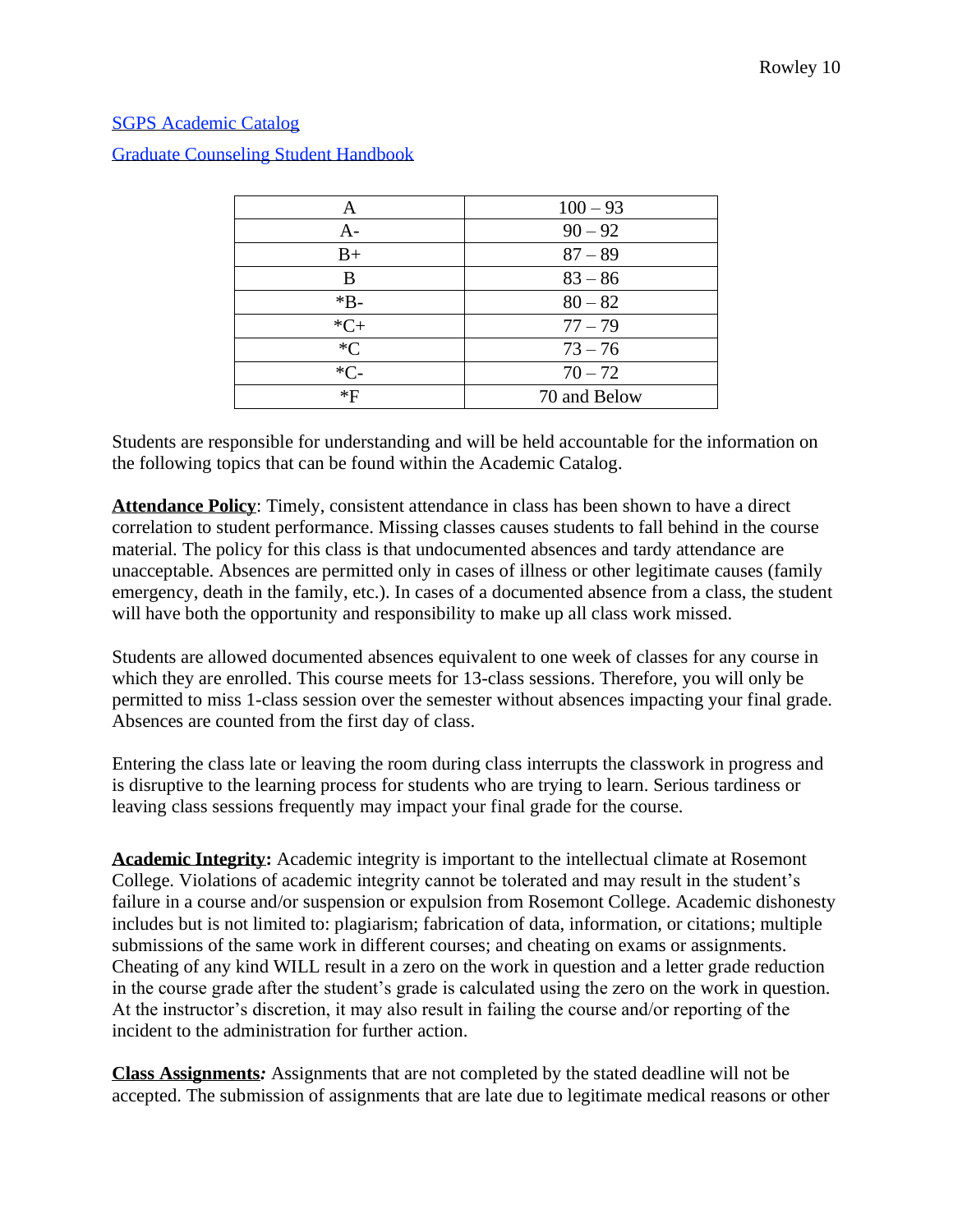extraordinary circumstances will be considered. Such circumstances must be supported by written documentation from an acceptable third party.

**Communications:** Changes in schedules, assignments, guidance, etc. will be communicated only to your Rosemont e-mail address. E-mail is the preferred way to communicate with the instructor and must be sent to the e-mail address listed on the front of this syllabus.

**Disability Statement:** If you have been approved for accommodations under ADA/504, please speak with the professor outside of class so that it is certain that all accommodations are provided promptly and completely. If you have not yet been approved for accommodations under ADA/504, but believe you might be entitled to them, please contact the Dean of Students in the Student Life Office at extension 2400 immediately. It would also be wise to speak with your professor, since temporary arrangements may be made under certain circumstances.

**Student Concerns***:* Students who have any course-related concerns should talk directly with their faculty member prior to the next class meeting. If a mutually acceptable resolution cannot be achieved, the student is advised to follow the procedures outlined in the appropriate Student Handbook.

**Cell Phone Use:** In order to be able to receive campus-wide safety or weather alerts, cell phones may be left on vibrate only during class. Absent prior permission from the instructor, students may not acknowledge other messages or phone calls nor may they ever send or received text messages during class. Please keep your phone hidden from the class and on vibrate only. Cell phones should not be used for Internet purposes unless related to class assignments and instruction.

**Use of Laptops or Other Electronic Devices:** The use of personal laptops and other electronic devices during class sessions is strongly encouraged for the purposes of researching course material and engaging in classroom discussion. Students should not use their personal laptops for any other purposes during any class session. Failure to abide by this policy may impact your final grade.

The use of personal cell phones during class session is strongly discouraged. If you experience an emergency situation please communicate the potential to receive a phone call during the class session at the start of class. You will be permitted to step outside the classroom to receive your call. Please do your best not to disturb the learning process in the classroom.

**Recording Lectures:** Neither video nor audio recording may be made of any lecture in this course without the express consent of the instructor.

**Inclement Weather:** The Rosemont "snow number" is Montgomery County 342. Announcements of closings are also posted on the website and placed on the main college number, 610-527-0200. Students are encouraged to register their cell phone or email address to e2Camplus on the iWay for cancellation notices.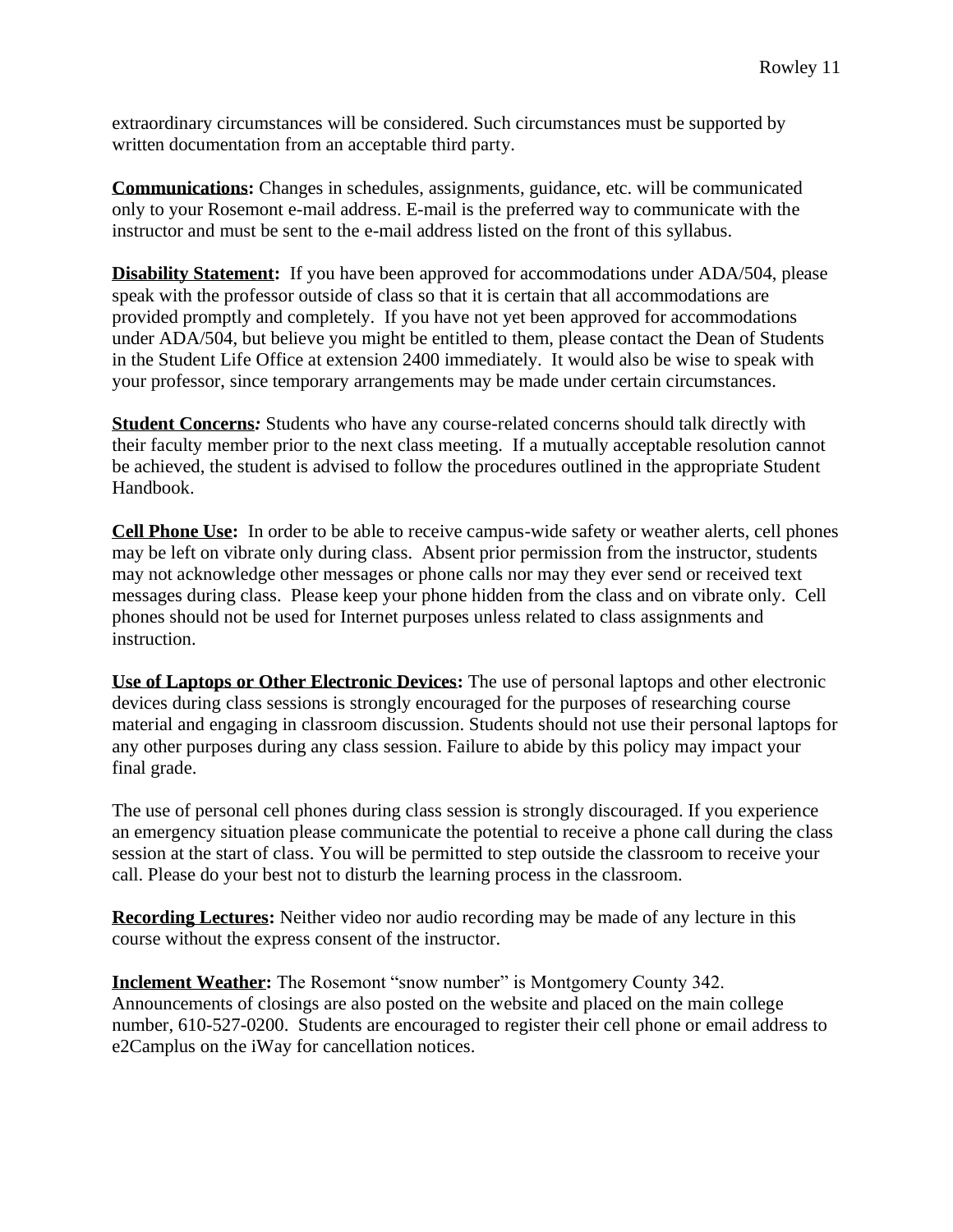**Course Website:** Information for this course, including, but not limited to, an electronic copy of this syllabus, is available through the course website located in the Rosemont College online learning portal (Canvas) located at <https://rosemont.instructure.com/login/canvas>. See your instructor if you have questions about accessing the course website.

**Submitting Papers Electronically:** Writing assignments for this course are to be submitted electronically via the course website.

# **Rosemont College 2018-2019 Graduate Academic Calendar**:

[https://rosemont.edu/\\_resources/site-pdfs/registrar/2018-2019\\_sgps\\_academic\\_calendar.pdf](https://rosemont.edu/_resources/site-pdfs/registrar/2018-2019_sgps_academic_calendar.pdf)

# **VI. Required Textbook and Equipment**

- A. MacCluskie, K. (2010). *Acquiring counseling skills: Integrating theory, multiculturalism, and self-awareness*. Upper Saddle River, NJ: Pearson Education, Inc.
- B. Video recorder for taping and presenting sessions Suggested Textbook
- C. Ivey, A. E., Bradford Ivey, M. & Zalaquett, C. P. (2016). *Intentional interviewing and counseling: Facilitating client development in a multicultural society*. Boston, MA: Cengage Learning.

## **VII. Tentative Course Schedule**

| <b>Date</b>             | <b>Topics/Activities</b>                                                | <b>Assignments Due</b>              |
|-------------------------|-------------------------------------------------------------------------|-------------------------------------|
| Week 1:<br>09/05/2018   | MacCluskie (Chapter 1): Counseling Skills<br>and You                    | <b>Self-Efficacy Assessment (1)</b> |
| Week $2:$<br>09/12/2018 | MacCluskie (Chapter 2): Multiculturalism<br>and Diversity in Counseling |                                     |
| Week 3:                 | MacCluskie (Chapter 3): The Microskills<br>Model                        | <b>Scholarly Article Critique</b>   |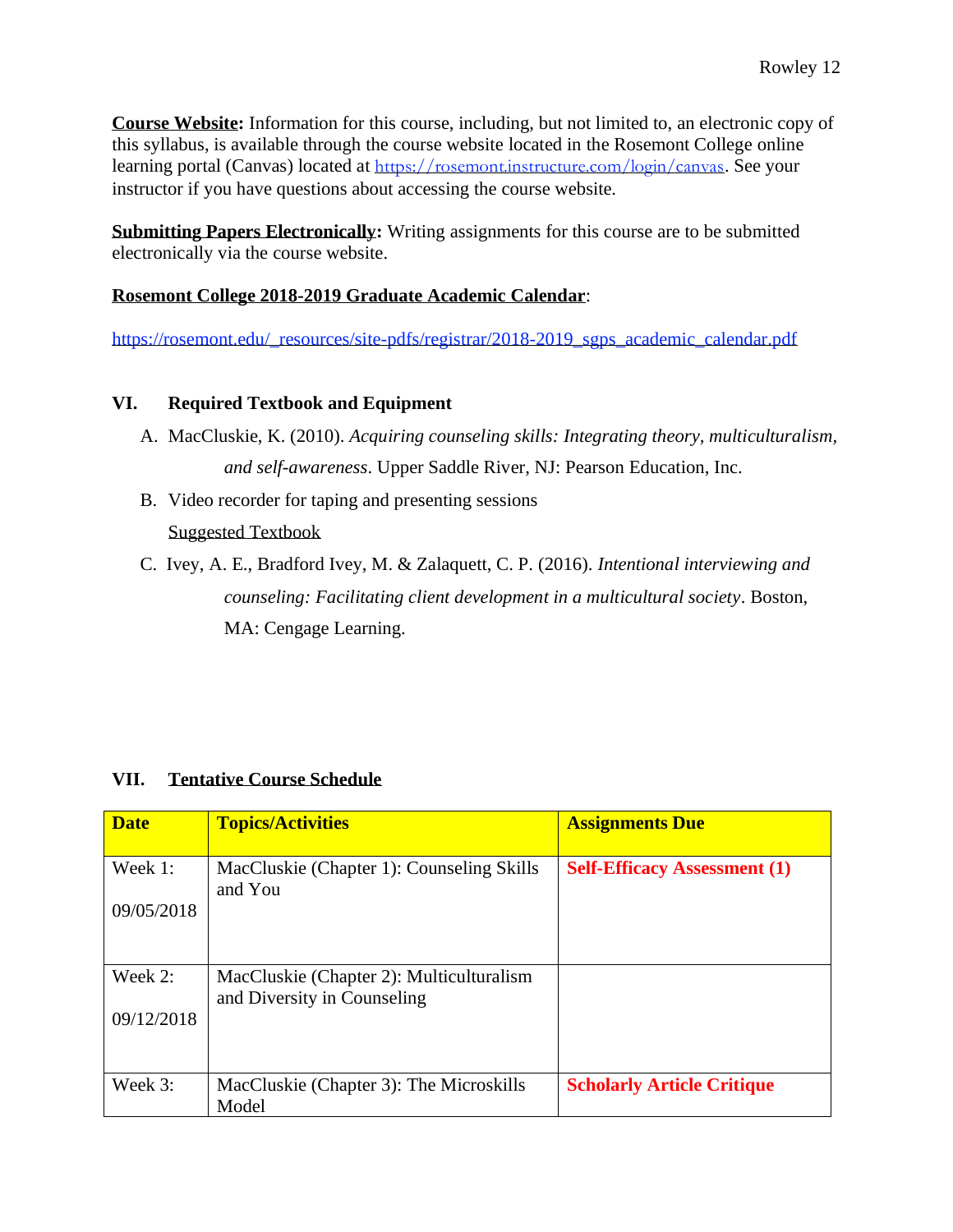| 09/19/2018            |                                                                                           |                                      |
|-----------------------|-------------------------------------------------------------------------------------------|--------------------------------------|
| Week 4:               | MacCluskie (Chapter $4 \& 5$ ): Attending<br>Behaviors & Client Observation               |                                      |
| 09/26/2018            |                                                                                           |                                      |
| Week 5:               | MacCluskie (Chapter 6): Silence, Minimal<br>Encouragers, Paraphrasizing, and              | <b>Skills Practice Recording (1)</b> |
| 10/03/2018            | Summarizing                                                                               |                                      |
| Week 6:               | MacCluskie (Chapter $7 & 8$ ): Questioning<br>& Feeling Reflection                        |                                      |
| 10/10/2018            |                                                                                           |                                      |
| Week 7:               | MacCluskie (Chapter 9): Reflection of<br>Meaning                                          | <b>Case Study Reflection</b>         |
| 10/17/2018            |                                                                                           |                                      |
| Week 8:               | MacCluskie (Chapter 10): Confrontation                                                    |                                      |
| 10/24/2018            |                                                                                           |                                      |
| Week 9:<br>10/31/2018 | MacCluskie (Chapter 12 & 16): The<br>Counseling Process & Self-Awareness and<br>Self-Care | <b>Case Study Reflection</b>         |
|                       |                                                                                           |                                      |
| Week 10:              | MacCluskie (Chapter 11): Counseling<br><b>Theories</b>                                    |                                      |
| 11/07/2018            |                                                                                           |                                      |
| <b>Week 11:</b>       | MacCluskie (Chapter 13): Intake Interviews<br>and Initial Assessment                      | <b>Skills Practice Recording (2)</b> |
| 11/14/2018            |                                                                                           |                                      |
| Week 12:              | <b>Fall Break - No Class</b>                                                              |                                      |
| 11/21/2018            |                                                                                           |                                      |
| <b>Week 13:</b>       | MacCluskie (Chapter 14): Empirically<br>Supported Techniques and Common                   | <b>Self-Efficacy Assessment (2)</b>  |
| 11/28/2018            | <b>Psychotherapeutic Factors</b>                                                          |                                      |
| Week 14:              | MacCluskie (Chapter 15): Integrated Case<br>Conceptualization                             | <b>Self-Efficacy Reflection</b>      |
| 12/05/2018            |                                                                                           |                                      |

# **VIII. Bibliography**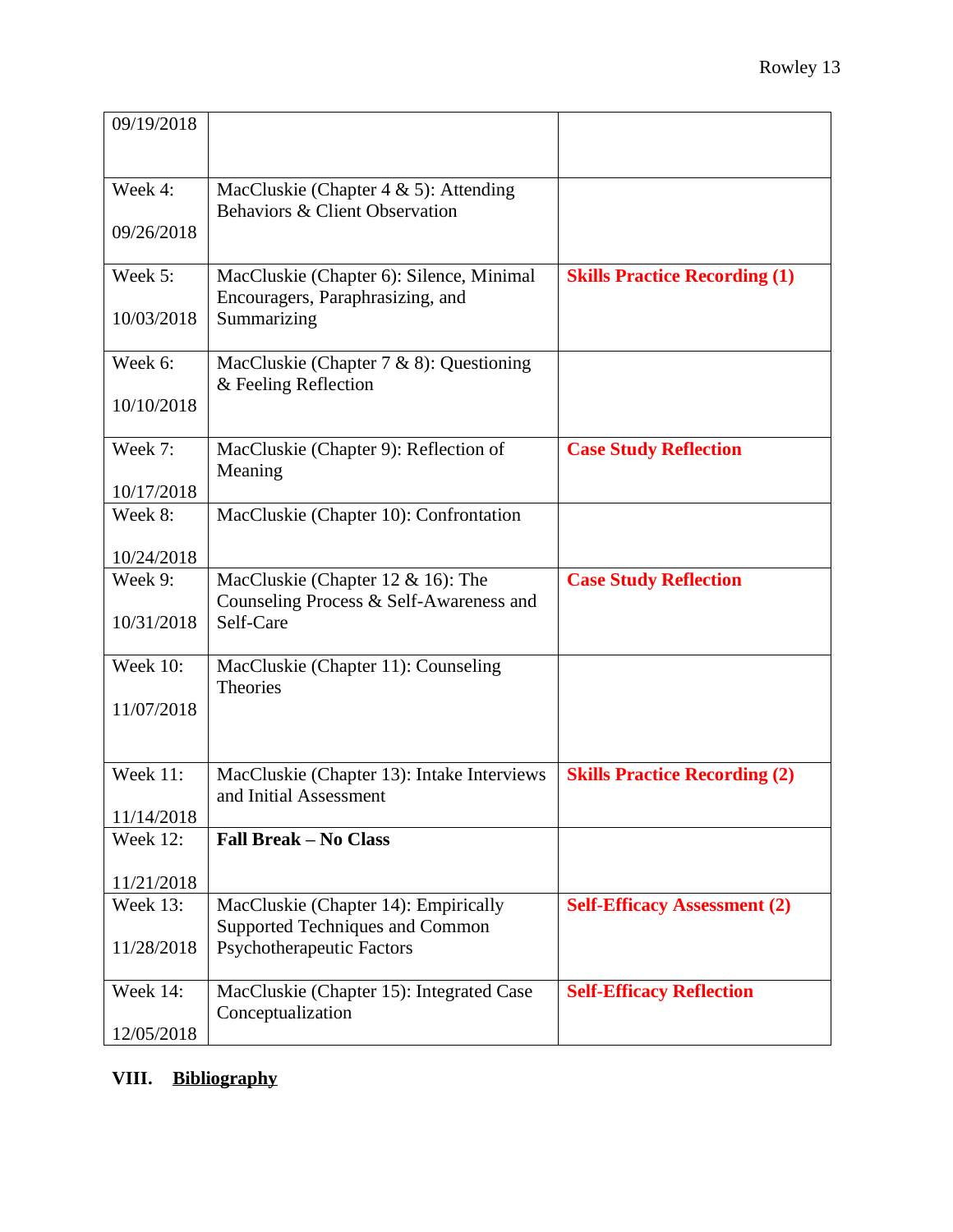#### **A. Print Resources**

- American Counseling Association. (2014). 2015 Code of Ethics. Retrieved from https://www.counseling.org/resources/aca-code-of-ethics.pdf
- Baker, S.B., & Gersler, E.R. (2007). *School counseling for the twenty-first century.* Upper Saddle River, NJ: Prentice Hall.
- Barr, R., & Parrett, W. (2001). *Hope fulfilled for at-risk and violent youth: K-12 programs that work.* Needham Heights, MA: Allyn and Bacon.
- Carkhuff, R. R. (1993). *The art of helping VIII*. Amherst, MA: Human Resource Development Press.
- Carkhuff, R. R. (2000). *Human possibilities.* Amherst, MA Possibilities Publishing.
- Cochran, J. L., & Cochran, N. H. (2006*). The heart of counseling: A guide to developing therapeutic relationships*. Belmont, CA: Thomson Brooks/Cole.
- Corey, G. (2008). *Case approach to counseling and psychotherapy.* Florence, KY: Wadsworth.
- Corey, M. S., & Corey, G. (2007). *Becoming a helper*. Pacific Grove, CA: Brooks/Cole.
- Cormier, S., & Hackney, H. (2008). *Counseling strategies and interventions* (7<sup>th</sup> ed.). Boston: Allyn and Bacon.
- Corsini, R. J., & Wedding, D. (2007). *Current psychotherapies.* Florence, KY: Wadsworth.
- Egan, G. (2001). *The skilled helper: A systematic approach to effective helping (7th Ed.).* Pacific Grove, CA: Brooks/Cole.
- Evans, D.R. (2007). *Essential interviewing: A programmed approach to effective Communication.* Florence, KY: Wadsworth.
- Gladding, S. T. (2005). *Counseling as an art: The creative arts in counseling.* Alexandria, VA: American Counseling Association.
- Gladding, S. T., (2009). *Counseling: A comprehensive profession*. Upper Saddle River, NJ: Prentice Hall.
- Hatch, T., Carey, J.C., & Dimmitt, C. (2007). *Evidenced-based school counseling: Making a*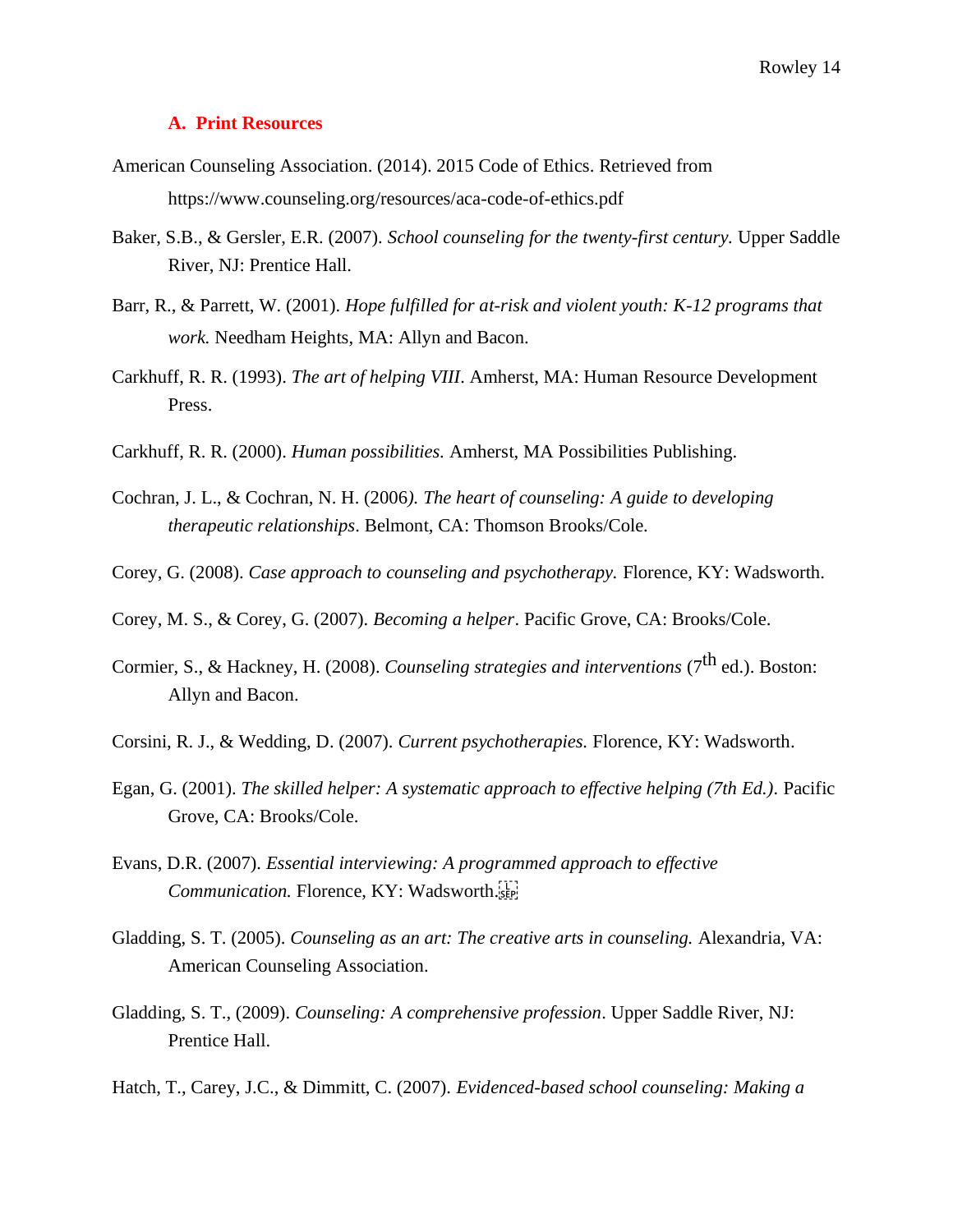*difference with data-driven practices*. Thousand Oaks, CA: Corwin.

- Helms, J. E., & Cook, D. A. (1999). *Using race and culture in counseling and psychotherapy: Theory and process.* Boston, MA: Allyn and Bacon.
- Hill, C. (2004). *Helping skills: Facilitating exploration, insight, and action* (3<sup>rd</sup> ed.). Washington, DC: American Psychological Association.

Johnson, S. (2003). *Therapist's guide to clinical intervention.* Burlington, MA: Elsevier
Knapp.

- Pope, K., & Vazquez, M.J.T. (2007). *Ethics in psychotherapy and counseling: A practical guide.*  Hoboken, NJ: Jossey-Bass.
- Seligman, L. (2004). *Diagnosis and treatment planning in counseling.* New York: Kluwer
Sklare.
- Sue, D.W., & Sue, D. (2007). *Counseling the culturally diverse: Theory and practice.* Hoboken, NJ: Wiley.
- Ungar, M. (2011). *Counseling in challenging contexts*. Belmont CA: Brooks/Cole.
- Uwe, P.G., & Draquns, J.G. (Eds.) (2008). *Principles of multicultural counseling and therapy.*  London: Taylor and Francis<sup>[17]</sup> Winslade.

#### B. **Non-Print Resources**

- *Childhood depression*. New York: Insight Media.
- *Counseling children: A microskills approach*. Framingham, MA: Microtraining and Multicultural Development.
- *Counseling and psychotherapy with Native American Indians*. Framingham, MA: Microtraining and Multicultural Development.
- *Counseling the multiracial population: Couples, individuals, and families*. Framingham, MA: Microtraining and Multicultural Development.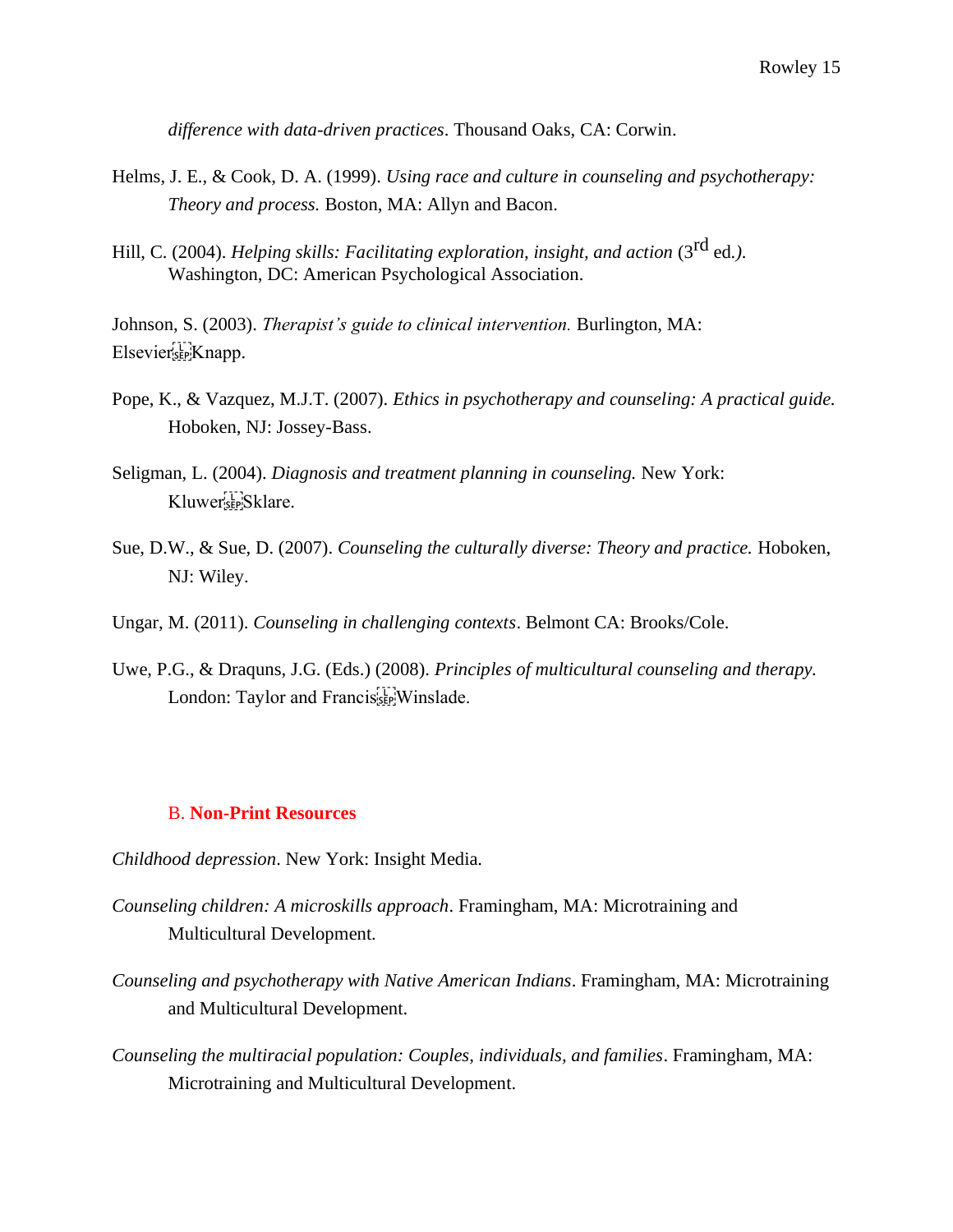*Culture-centered counseling and interviewing skills*. Framingham, MA: Microtraining and Multicultural Development.

*Culture diversity in mental health counseling*. New York: Insight Media.

*Cultural identity vs. acculturation: Implications for theory, research, and practice*. New York: Insight Media*.*

*Gay couples: The nature of relationships*. Princeton, NJ: Films for the Humanities and Sciences.

*Group microskills: Encountering diversity.* New York: Insight Media.

*Guidelines for counseling Asian-American clients.* Framingham, MA: Microtraining and Multicultural Development.

*Helping Children in Crisis*. New York: Insight Media.

*Helping people at risk of suicide or self-harm*. New York: Insight Media.

*Teen and child depression.* Princeton, NJ: Films for the Humanities and Sciences.

*Trauma and healing*. Crystal Lake, IL: Magna Systems.

*Understanding prejudice.* Princeton, NJ: Films for the Humanities and Sciences.

*Understanding the similarities and differences between your culture and other cultures*. New York: Insight Media.

*Violent and abusive behavior*. New York: Insight Media.

*White identity theory: Origins and prospect.* Framingham, MA: Microtraining and Multicultural Development.

#### **C. Websites**

American Counseling Association: http://www.counseling.org

American School Counselors Association: [www.asca-ins.com/](http://www.asca-ins.com/)

CACREP: www.cacrep.org

Center for AIDS Intervention Research: http://www.cair.mcw.edu/index.asp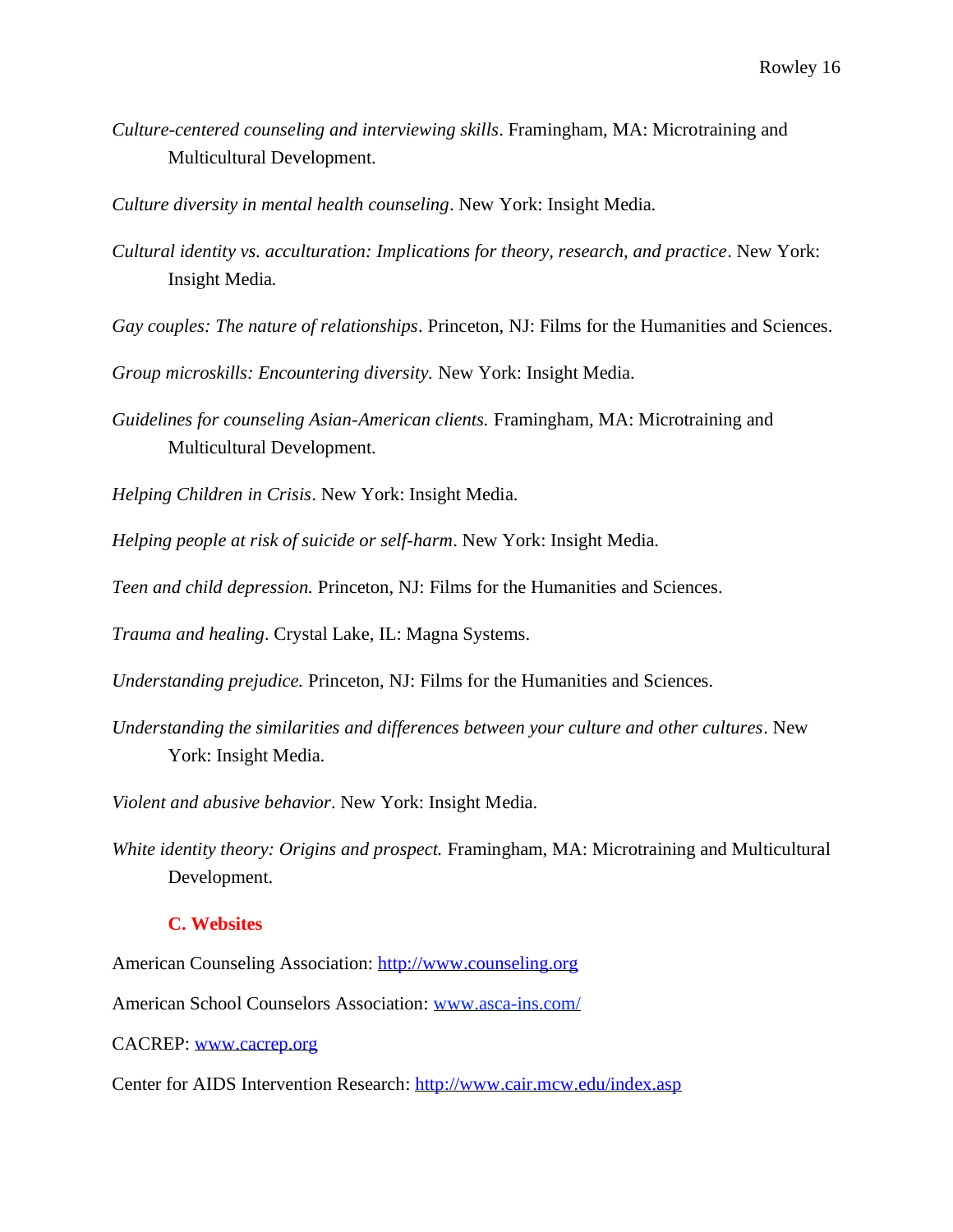Culture-based resource: www.nativeweb.com

Distance career counseling: www.readyminds.com

National Board of Certified Counselors (NBCC): www.nbcc.org

National Clearinghouse for Alcohol & Drug Information (NCADI): http://www.health.org/

New Jersey Counseling Association: http://www.njcounseling.org

New Jersey Department of Education (Certification): http://www.state.nj.us

Rutgers University Center of Alcohol Studies: www.rci.rutgers.edu/~cas2

U.S. Department of Health and Office of Minority Health Resource Center: www.omhrc.org

# **IX. CACREP Standards Assessment Crosswalk**

| <b>CACREP Standard (Main Content)</b>                                                                                                                                                                                                                      | <b>Assessment</b>                                                                      | <b>Student Learning Outcome</b> |
|------------------------------------------------------------------------------------------------------------------------------------------------------------------------------------------------------------------------------------------------------------|----------------------------------------------------------------------------------------|---------------------------------|
| Ethical standards of professional<br>counseling organizations and credentialing<br>bodies, and applications of ethical and<br>legal considerations in professional<br>counseling (1i. Professional Counseling<br><b>Orientation and Ethical Practice).</b> | Attendance and<br>Participation                                                        | $(A)$ (D) (E) (F) (G) (H) (I)   |
| Technology's impact on the counseling<br>profession (1j. Professional Counseling<br><b>Orientation and Ethical Practice).</b>                                                                                                                              | <b>Scholarly Article</b><br>Critique                                                   | $(A)$ $(D)$ $(E)$               |
| Strategies for personal and professional<br>self-evaluation and implications for<br>practice (1k. Professional Counseling<br><b>Orientation and Ethical Practice).</b>                                                                                     | <b>Skills Practice</b><br>Recordings; Self-<br>Efficacy<br>Assessments &<br>Reflection | $(B)$ $(C)$ $(F)$               |
| Multicultural and pluralistic<br>characteristics within and among diverse<br>groups nationally and internationally (2a.<br><b>Social and Cultural Diversity).</b>                                                                                          | <b>Scholarly Article</b><br>Critique; Self-<br>Efficacy<br>Assessments &<br>Reflection | $(B)$ (E) $(F)$ (H) (I)         |
| Multicultural counseling competencies<br>(2c. Social and Cultural Diversity).                                                                                                                                                                              | Attendance                                                                             | $(E)$ (H)                       |
| The impact of heritage, attitudes, beliefs,                                                                                                                                                                                                                | <b>Scholarly Article</b>                                                               | $(E)$ (H) (I)                   |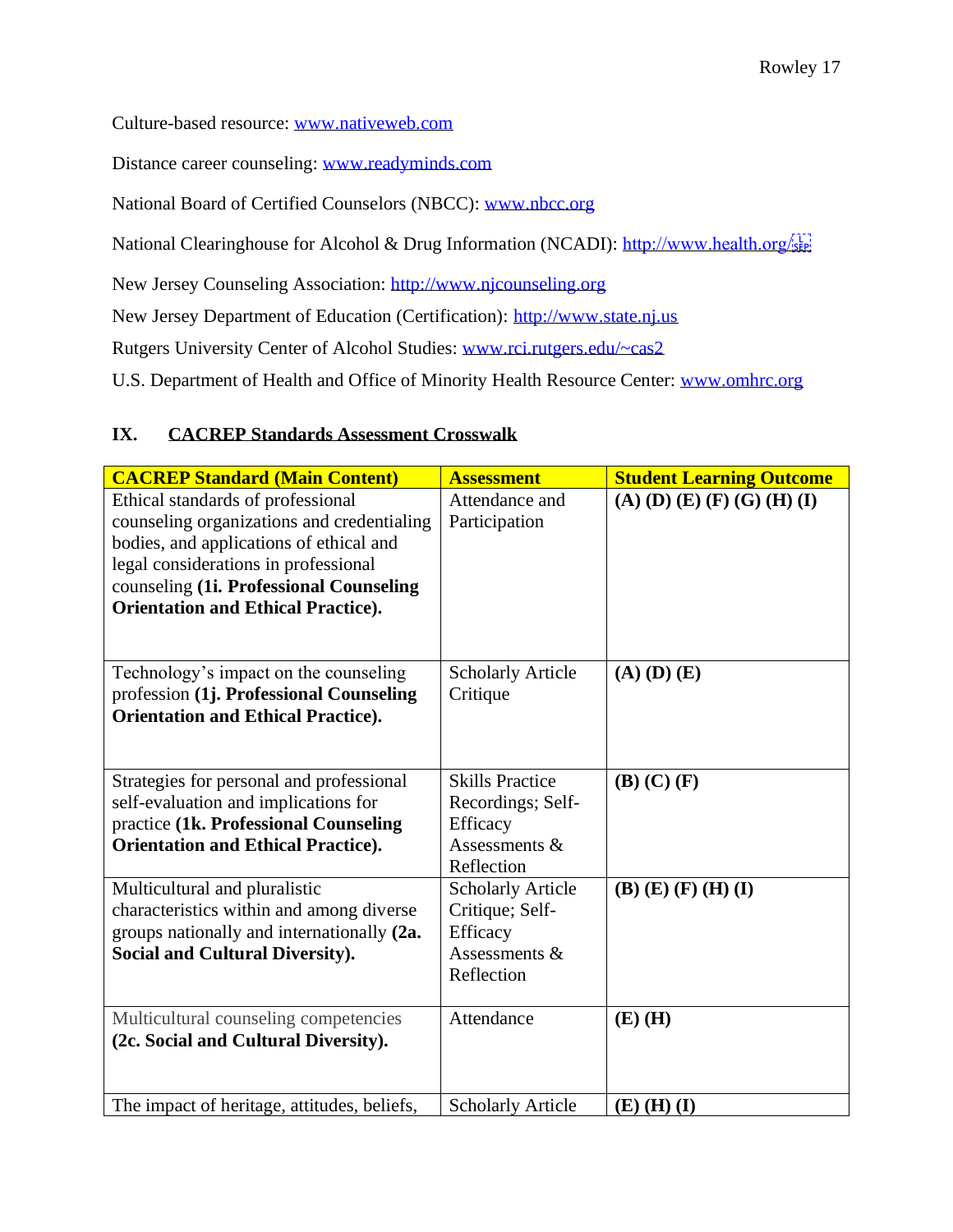| understandings, and acculturative<br>experiences on an individual's views of<br>others (2d. Social and Cultural<br>Diversity).                                                                        | Critique; Self-<br>Efficacy<br>Assessments &<br>Reflection                                                                 |                       |
|-------------------------------------------------------------------------------------------------------------------------------------------------------------------------------------------------------|----------------------------------------------------------------------------------------------------------------------------|-----------------------|
| The effects of power and privilege for<br>counselors and clients (2e. Social and<br><b>Cultural Diversity).</b>                                                                                       | Attendance and<br>Participation; Self-<br>Efficacy<br>Assessments &<br>Reflection                                          | $(D)$ $(E)$ $(H)$     |
| Help-seeking behaviors of diverse clients<br>(2f. Social and Cultural Diversity).                                                                                                                     | <b>Scholarly Article</b><br>Critique                                                                                       | $(A)$ $(D)$ $(E)$     |
| Strategies for identifying and eliminating<br>barriers, prejudices, and processes of<br>intentional and unintentional oppression<br>and discrimination (2h. Social and<br><b>Cultural Diversity).</b> | Attendance and<br>Participation;<br><b>Scholarly Article</b><br>Critique; Self-<br>Efficacy<br>Assessments &<br>Reflection | $(A)$ (B) (D) (E) (H) |
| Systemic and environmental factors that<br>affect human development, functioning,<br>and behavior (3f. Human Growth and<br>Development).                                                              | Attendance and<br>Participation                                                                                            | (H)                   |
| Approaches for conceptualizing the<br>interrelationships among and between<br>work, mental well-being, relationships,<br>and other life roles and factors (4b.<br><b>Career Development).</b>         | Case Study<br>Reflections                                                                                                  | $(A)$ $(E)$           |
| Theories and models of counseling (5a.<br><b>Counseling and Helping Relationships).</b>                                                                                                               | Attendance and<br>Participation; Case<br><b>Study Reflections</b>                                                          | $(A)$ $(D)$ $(E)$     |
| A systems approach to conceptualizing<br>clients (5b. Counseling and Helping<br>Relationships).                                                                                                       | Case Study<br>Reflections                                                                                                  | $(A)$ $(E)$           |
| Ethical and culturally relevant strategies<br>for establishing and maintaining in-person<br>and technology-assisted relationships (5d.<br><b>Counseling and Helping Relationships).</b>               | <b>Scholarly Article</b><br>Critique                                                                                       | $(A)$ $(D)$ $(E)$     |
| The impact of technology on the                                                                                                                                                                       | <b>Scholarly Article</b>                                                                                                   | $(A)$ $(D)$           |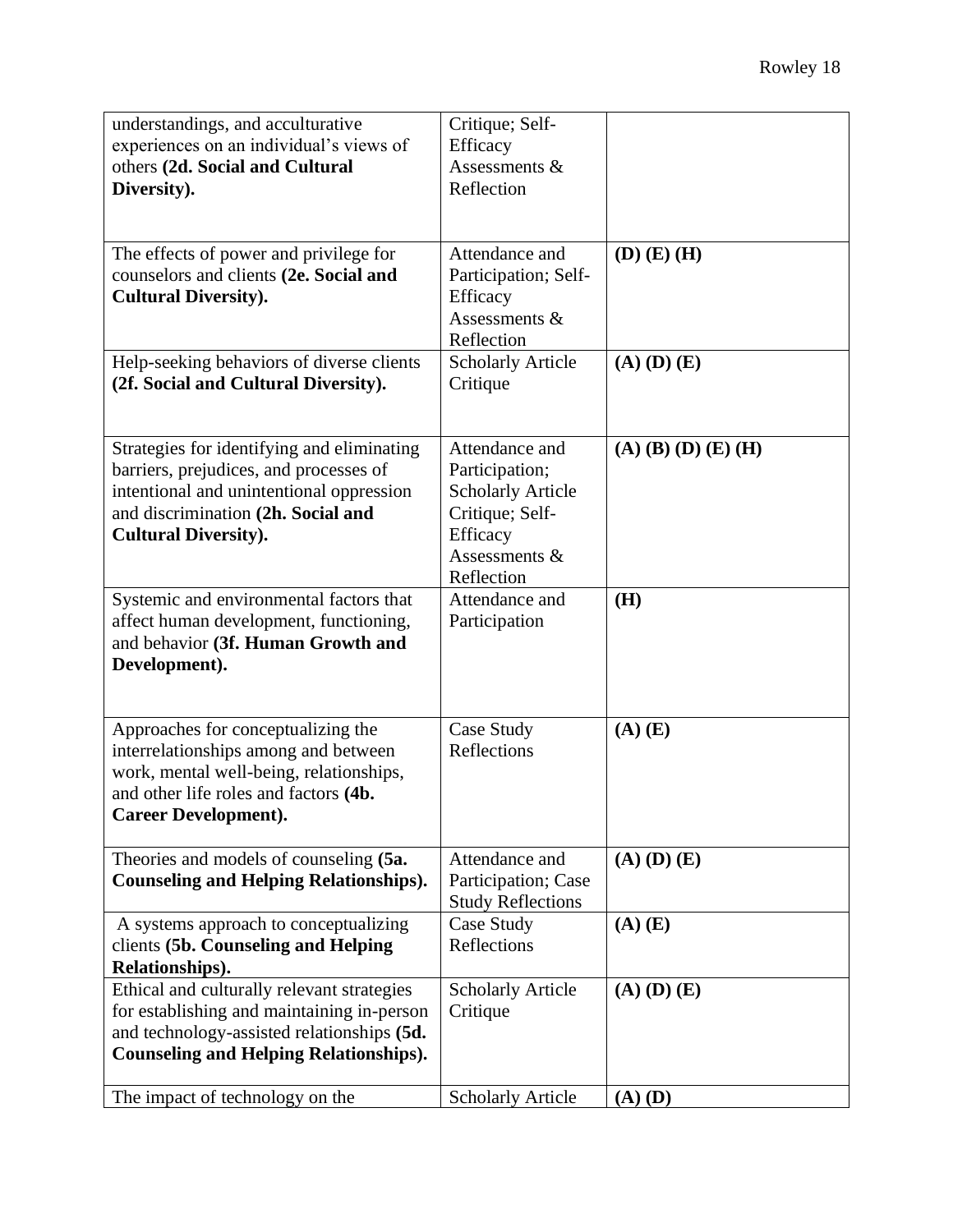| counseling process (5e. Counseling and<br><b>Helping Relationships).</b>                                                                                                   | Critique                                                               |                         |
|----------------------------------------------------------------------------------------------------------------------------------------------------------------------------|------------------------------------------------------------------------|-------------------------|
| Counselor characteristics and behaviors<br>that influence the counseling process (5f.<br><b>Counseling and Helping Relationships).</b>                                     | <b>Scholarly Article</b><br>Critique; Skills<br>Practice<br>Recordings | $(A)$ $(D)$ $(E)$ $(G)$ |
| Evidenced-based counseling strategies and<br>techniques for prevention or intervention<br>(5j. Counseling and Helping<br>Relationships).                                   | Attendance and<br>Participation                                        | $(A)$ $(D)$             |
| Processes for aiding students in<br>developing a personal model of<br>counseling (5n. Counseling and Helping<br>Relationships).                                            | Case Study<br>Reflections; Skills<br>Practice<br>Recordings            | (A)                     |
| Characteristics and functions of effective<br>group leaders (6d. Group Counseling<br>and Group Work)                                                                       | Attendance                                                             | $(B)$ $(H)$             |
| Use of assessments relevant to<br>academic/educational, career, personal,<br>and social development (7i. Assessment<br>and Testing).                                       | Self-Efficacy<br>Assessments $&$<br>Reflection                         | (F)                     |
| The importance of research in advancing<br>the counseling profession, including how<br>to critique research to inform counseling<br>practice (8a. Research and Evaluation) | <b>Scholarly Article</b><br>Critique                                   | (D)                     |
| Identification of evidence-based<br>counseling practices (8b. Research and<br><b>Evaluation</b> )                                                                          | Case Study<br>Reflections                                              | <b>(D)</b>              |
| Qualitative, quantitative, and mixed<br>methods (8f. Research and Evaluation)                                                                                              | Self-Efficacy<br>Assessments &<br>Reflection                           | (F)                     |
| Analysis and use of data in counseling (8i.<br><b>Research and Evaluation)</b>                                                                                             | Self-Efficacy<br>Assessments &<br>Reflection                           | (F)                     |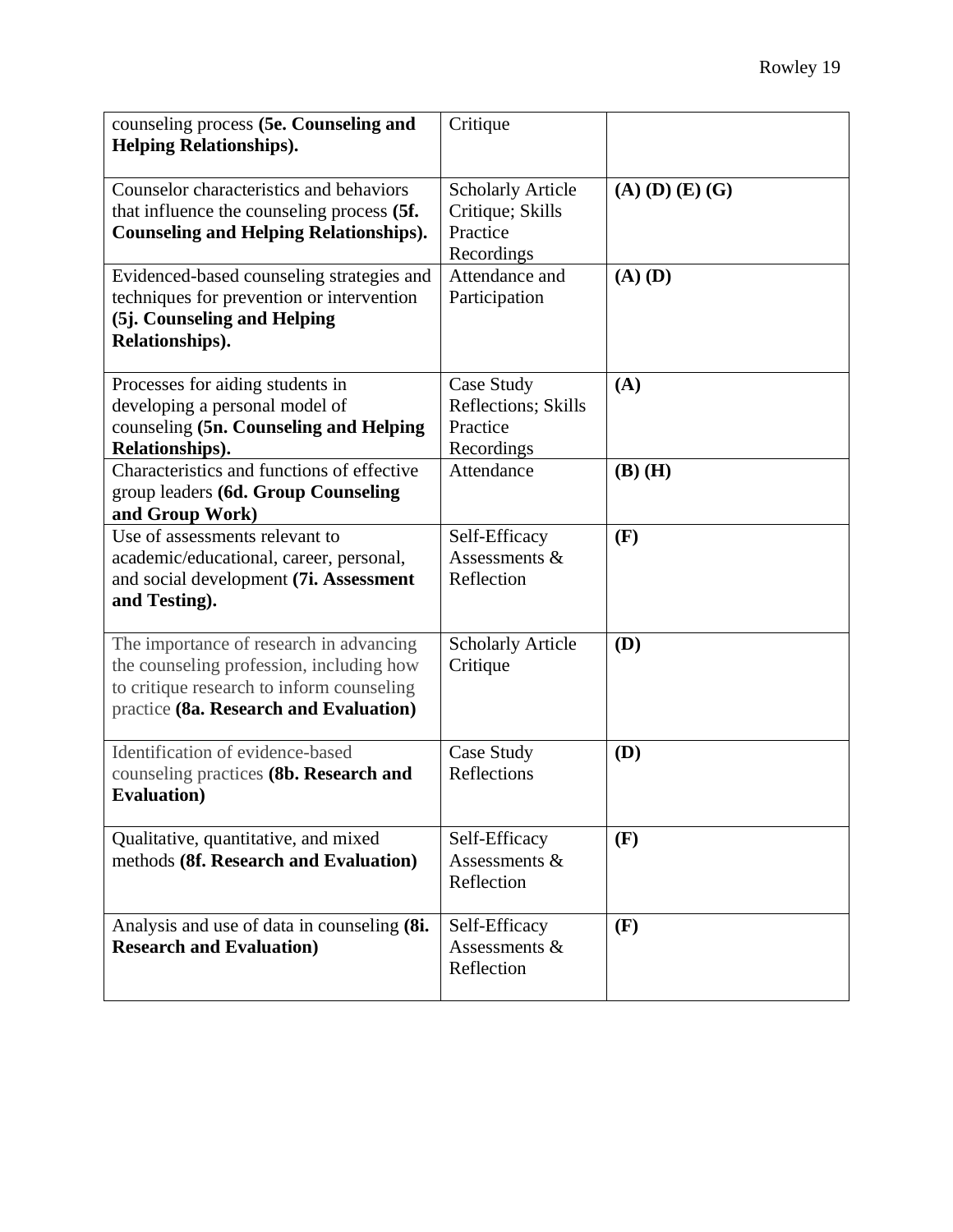| <b>CACREP Specialty Standards (Clinical</b><br><b>Mental Health Counseling)</b>                                                                                                                         | <b>Assessment</b>                                                                                                            | <b>Student Learning Outcome</b> |
|---------------------------------------------------------------------------------------------------------------------------------------------------------------------------------------------------------|------------------------------------------------------------------------------------------------------------------------------|---------------------------------|
| 1. Foundations                                                                                                                                                                                          |                                                                                                                              |                                 |
| B. Theories and models related to clinical<br>mental health counseling                                                                                                                                  | Attendance and<br>Participation                                                                                              | $(A)$ $(D)$ $(E)$               |
| <b>2. Contextual Dimensions</b>                                                                                                                                                                         |                                                                                                                              |                                 |
| J. Cultural factors relevant to clinical<br>mental health counseling                                                                                                                                    | Attendance and<br>Participation;<br><b>Scholarly Article</b><br>Critique; Self-<br>Efficacy<br>Assessments $&$<br>Reflection | $(E)$ (H)                       |
| L. Legal and ethical considerations<br>specific to clinical mental health<br>counseling                                                                                                                 | Attendance and<br>Participation                                                                                              | $(A)$ (D) (E) (F) (G)           |
| Intake interview, mental status evaluation,<br>biopsychosocial history, mental health<br>history, and psychological assessment for<br>treatment planning and caseload<br>management (C. 3. Practice a.) | Attendance and<br>Participation; Case<br><b>Study Reflections</b>                                                            | $(A)$ $(B)$ $(C)$               |
| 3. Practice                                                                                                                                                                                             |                                                                                                                              |                                 |
| B. Techniques and interventions for<br>prevention and treatment of a broad range<br>of mental health issues                                                                                             | <b>Scholarly Article</b><br>Critique; Skills<br>Practice<br>Recordings                                                       | $(A)$ (B) (C) (E) (F)           |

| <b>CACREP Specialty Standards (School)</b>                           | <b>Assessment</b>                                                      | <b>Student Learning Outcome</b> |
|----------------------------------------------------------------------|------------------------------------------------------------------------|---------------------------------|
| <b>Counseling</b> )                                                  |                                                                        |                                 |
| <b>2. Contextual Dimensions</b>                                      |                                                                        |                                 |
| N. Legal and ethical considerations<br>specific to school counseling | Attendance and<br>Participation                                        | $(A)$ (D) (E) (F) (G)           |
| 3. Practice                                                          |                                                                        |                                 |
| F. Techniques of personal/social<br>counseling in school settings    | <b>Scholarly Article</b><br>Critique; Skills<br>Practice<br>Recordings | (B) (C) (E) (F)                 |
| H. Skills to critically examine the                                  | Attendance and                                                         | $(B)$ $(C)$ $(E)$               |
| connections between social, familial,                                | Participation; Case                                                    |                                 |